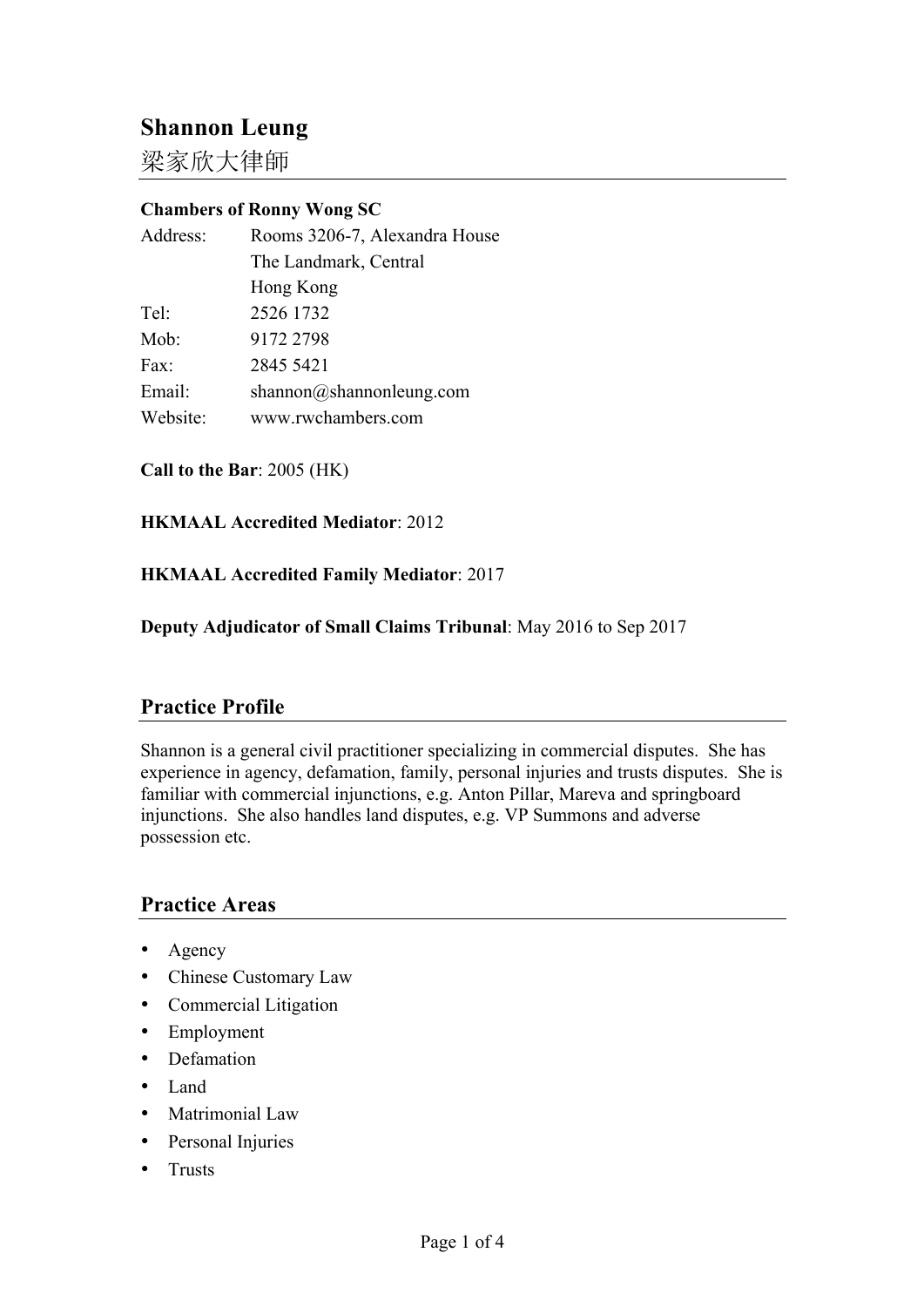# **Selected Cases**

#### **Court of Appeal & Court of Final Appeal**

- *"The M.V. Liberty Container"* [2007] 1 HKLRD 507 & [2007] 3 HKC 332 (Court of Appeal) & [2006] 2 HKLRD 424 (Court of Final Appeal) – successfully applying for costs against intervener funding party
- *Tuen Mun District Office and T'ong Tsing Wan Kun, the Managers v To Kin Wah* FAMV 9/2006, unreported, date of judgment: 20 October 2006 – successfully opposing leave to appeal to Court of Final Appeal in a judicial review case challenging whether the managers of a t'ong were fit and proper
- *Centa-City Index Co Ltd and anor v Hong Kong Economic Journal* CACV 232/2014, unreported, date of judgment: 24 November 2015 – suing Hong Kong Economic Journal for defamation
- *Multi-Star Investment (Group) Limited v De Monsa Investments Limited* CACV 270/2010, CACV 271/2010 & CACV 272/2010 unreported, date of judgment: 15 February 2012 – successfully claiming agency commission in an aborted sale and purchase of land
- *Easy Property Agency Limited v So Lai Wah and others* CACV 121/2011, unreported, date of judgment: 18 October 2011 – successfully claiming exemployees for breach of confidence and restraining them from further breaches
- *Ricacorp Property Limited v Chan Kai Ming* CACV 117/2012 & CACV 118/2012, unreported, date of judgment: 12 May 2014 – successfully opposing appeal on defamation and personal injuries claims
- *T'ong Tsing Wan Kun, the Managers v To Kin Wah and others* CACV 107/2012 & CACV 108/2012, unreported, date of judgment: 16 December 2008 – appealing against Judge's refusal to allow amendments on Statement of Claim and preemptive order
- *To Kin Wah and others v T'ong Tsing Wan Kun, the Managers* CACV 107/2012 & CACV 108/2012, unreported, date of judgment: 3 November 2008 – applying for security for costs
- *T'ong Tsing Wan Kun, the Managers v To Kin Wah and others* CACV 68/2006, unreported, date of judgment: 7 March 2007 – appealing against order for payment out of the trust funds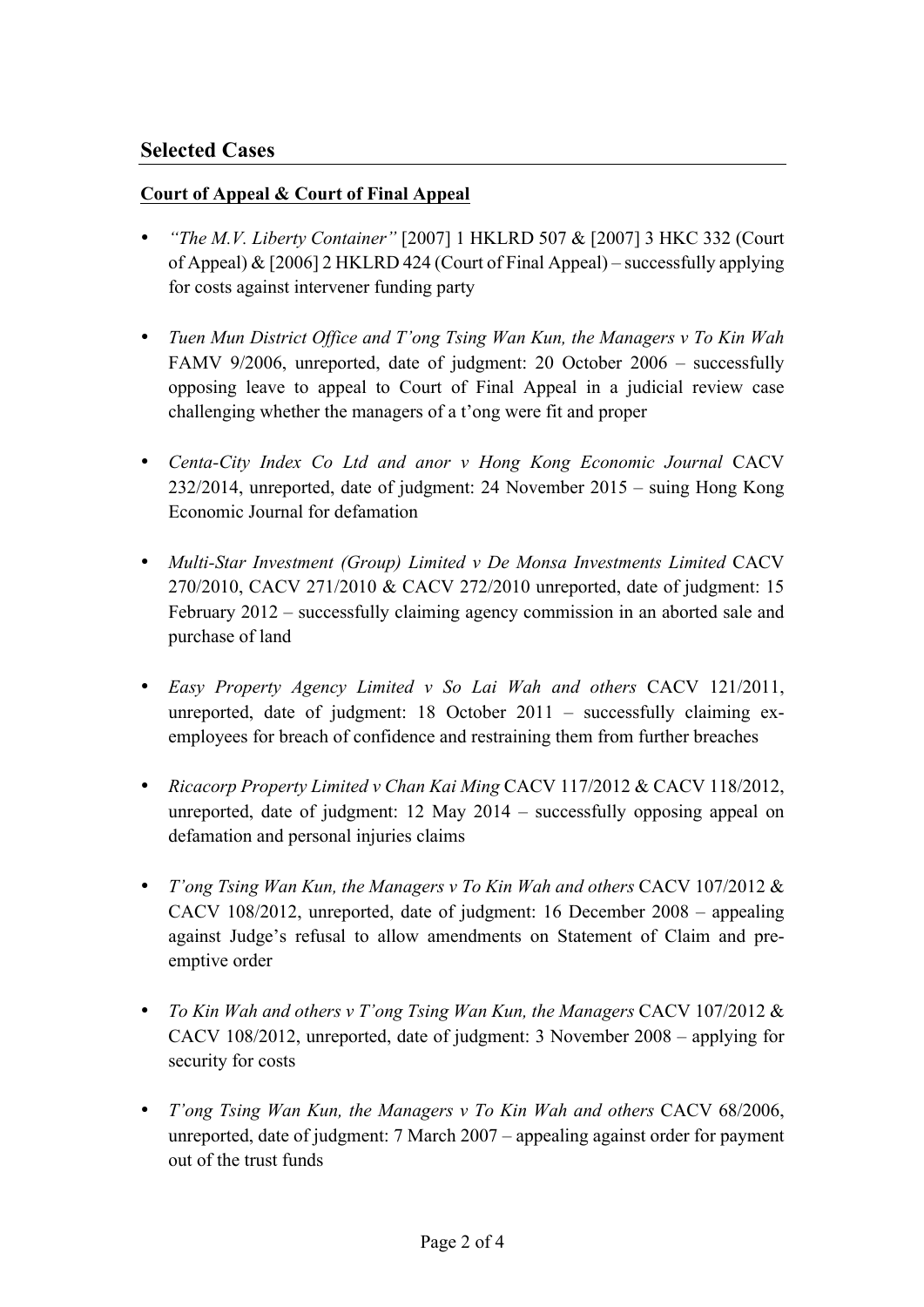### **Court of First Instance**

- *Ricacorp Property Agency Limited v Golden Cosmos Corporation Limited and anor* HCA 2339/2012, unreported, Suffiad J, date of judgment: 20 May 2015 – successfully claiming agency commission
- *Pure International (HK) Limited v Lo Yan Chak Kenneth* HCA 975/2013, unreported, Deputy High Court Judge Seagrott, date of judgment: 12 July 2013 – successfully applying for a restraint of trade injunction
- *Midland Business Management Ltd and others v Lo Man Kui* [2011] 1 HKLRD 470 – successfully opposing a restraint of trade injunction
- *Easy Property Agency Limited v So Lai Wah and others* HCA 1024/2008, unreported, Deputy High Court Jude Au Yeung, date of judgment: 16 June 2011 – successfully suing ex-employees for breach of confidence, fidelity and fiduciary duty
- *Centaline Property Agency Limited v Chung Hing To and anor* HCA 1046/2011, unreported, Deputy High Court Judge Wilson Chan, date of judgment: 10 April 2014 – successfully recovering agency commission
- *Ricacorp Property Agency Limited v Chan Kai Ming* HCA 1441/2008 & HCPI 70/2009, unreported, Recorder Rimsky Yuen S.C., date of judgment: 8 May 2012 – successfully opposing ex-employee's claim for defamation and damages for personal injuries
- *Centaline Property Agency Limited v Phoneyork Co. Ltd. and Chesson International (Holdings) Limited* HCA 2192/2007, unreported, Recorder Rimsky Yuen S.C., date of judgment: 28 May 2012 – recovering unpaid commission in an aborted sale and purchase of land
- *Fortune Asset Development Limited and others v De Monsa Investments Limited* HCA 2723/2008, HCA 167/2009 & 1004/2009, unreported, Reyes J, date of judgment: 17 November 2010 – recovering unpaid commission in an aborted sale and purchase of land

## **District Court**

• *Centaline Property Agency Limited v Hong Kong Property and others* DCCJ 4937/2005, unreported, date of judgment: 12 December 2005 – successfully applying for Anton Pillar injunction